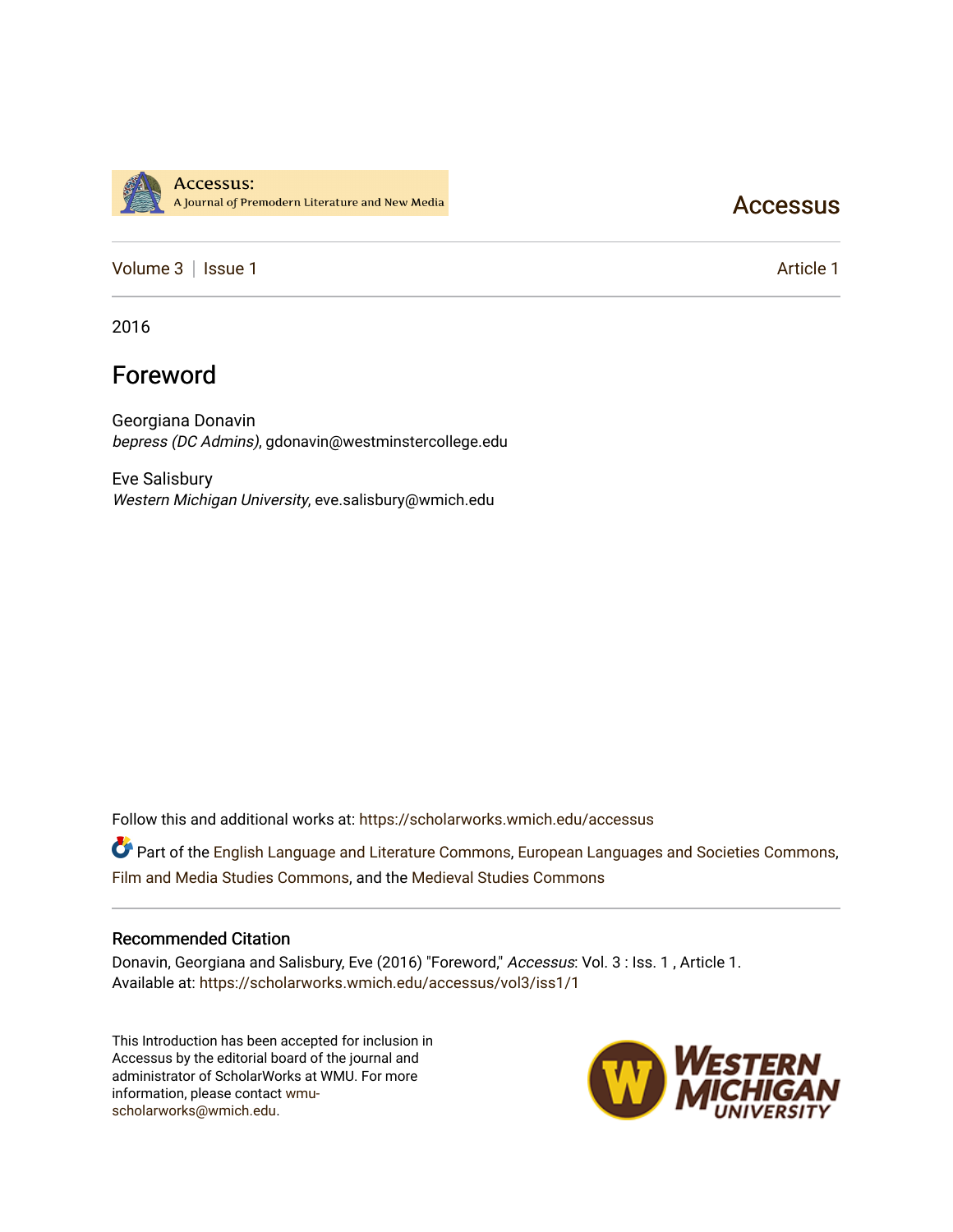## Foreword

### Acknowledgments

We would like to thank Madison Jones for help with proofreading this volume.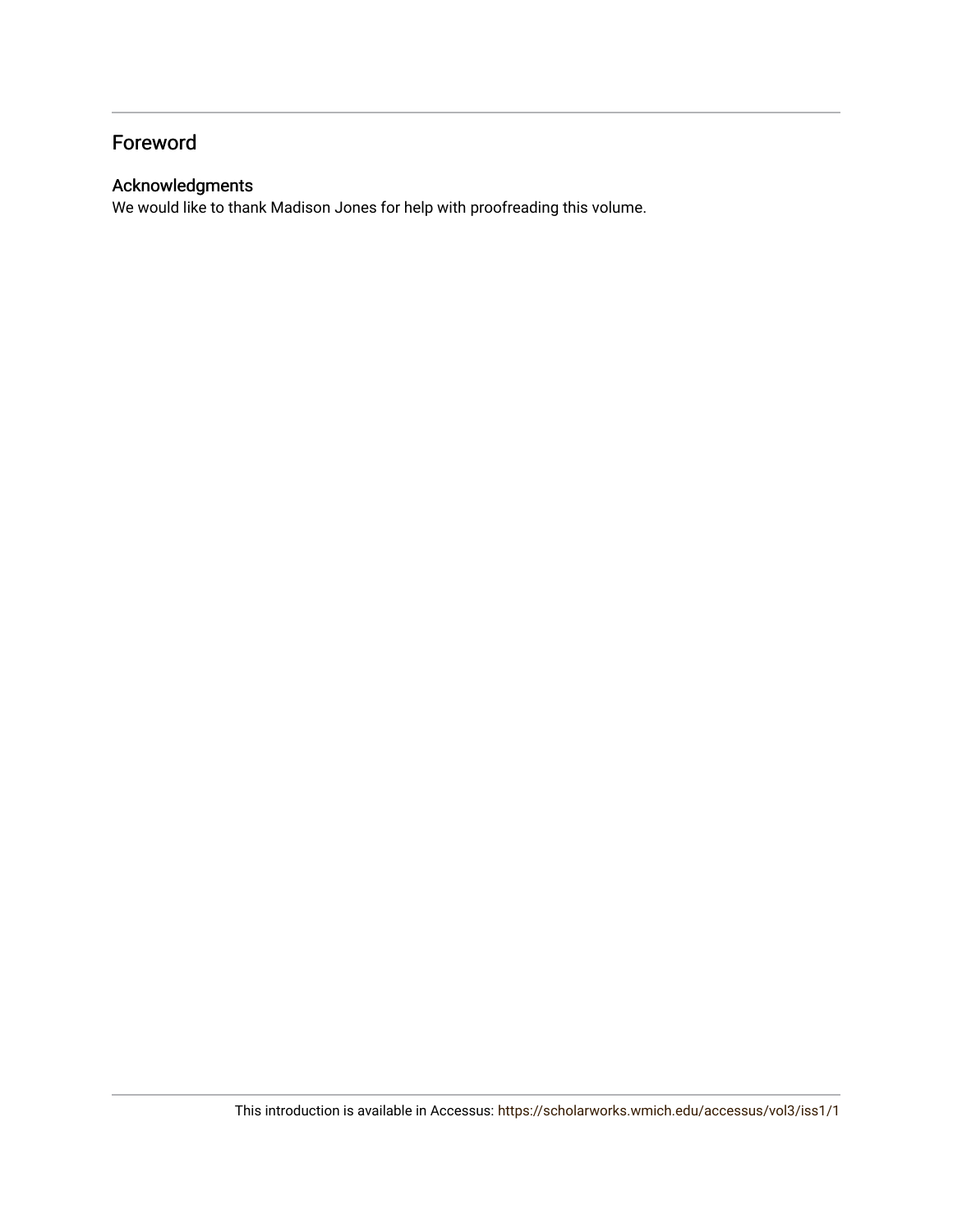### **Foreword**

In volume 3 of *Accessus*, we demonstrate our commitment to publishing new voices articulating new theoretical approaches to premodern literature. Here we offer two articles by emerging scholars in the field of Gower Studies who position their readings of the *Confessio Amantis* at the crossroads of science, materialism, psychoanalysis, and gender studies. We believe that such radical interdisciplinarity, incorporating the latest thinking on health, cognition, gender formation, and social justice leads us to original perceptions of Gower's major Middle English poem and current medical practices. Both articles speak to the productive engagement of past and present: authors from the past coaching present readers in well-being and present readers imbuing characters from the past with contemporary conceptions of wholeness. As a result, we see in these two articles great potential for both a revitalization of Gower Studies and fruitful conversations concerning what contemporary medicine might learn from medieval texts.

Presented originally in a panel on "Gower and Medicine" sponsored by The Gower Project at the International Congress on Medieval Studies in 2015, the two articles in this volume mark a turn toward narrative medicine, cognitive science, and the experience of psychic trauma. In their readings of select tales of Gower's *Confessio Amantis*, Jenny Boyar and M. Bychowski identify features of the poem that resonate with current diagnostic and therapeutic practices. They show us how motivational speakers advocating psychic healing and authoritative diagnostic manuals speak to Gower's fourteenth-century retellings of the tales of Narcissus and Iphis, stories reconfigured from Ovid's writings in the classical Roman past. Cast within the dialogic framework of confession---a method of "talk therapy" long recognized for its therapeutic effects**-**--such narratives remind us that the processes of diagnosis and healing were as concerning then as they are now. By putting contemporary medical texts and models of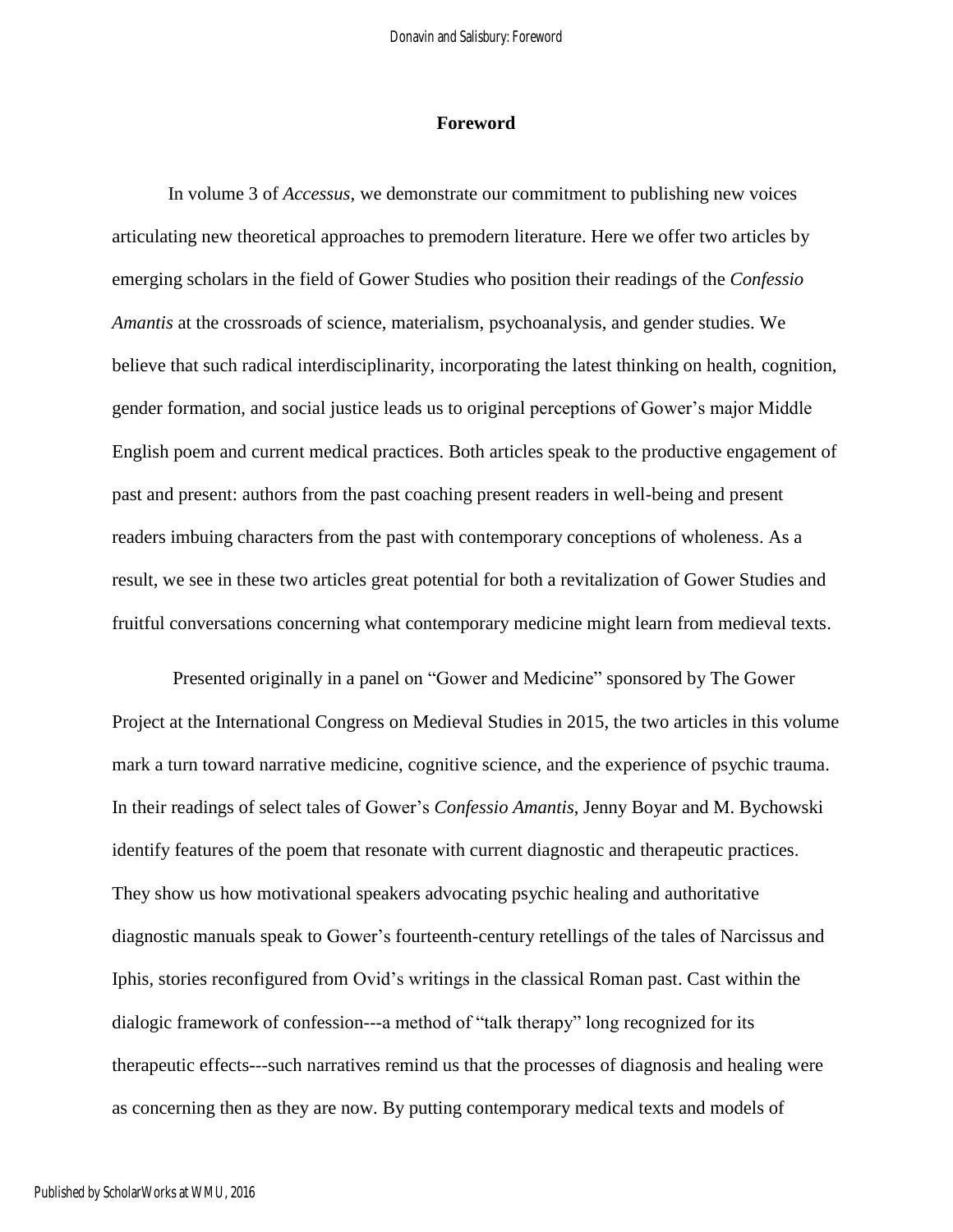#### *Accessus, Vol. 3 [2016], Iss. 1, Art. 1*

treatment into conversation with Gower's tales, these scholars demonstrate how writings of the past retain the capacity to communicate their concerns to twenty-first century audiences.

Boyar sets the stage for this trans-temporal dialectic with her discussion of the mirror as a material object. Diverging from the commonplace focus on the "speculum" as a mirror in which medieval princes and magistrates view the source**s** of their authority, Boyar turns to objectoriented ontology and thing theory based upon the work of Kellie Robertson (among others) to reconsider entrenched notions of mirrors as metaphorical abstractions. In Boyar's reading, mirrors are grounded in a real-world material environment rather than in the rarefied realm of neo-Platonic thought. As material objects mirrors were made to reflect the person gazing into them rather than to remind that person of the ideal forms of justice or right rule. Further, because medieval mirrors were made of lead, they were not only less than ideal, but imperfect in both construction and function. Like a pool of water whipped up by the wind, mirrors made of lead produced a murky, imperfect reflection. This is the kind of mirroring effect that provides a substrate for Boyar's reading of the "Tale of Narcissus" and the significance of Gower's divergence from his Ovidian source. While in Ovid's account of the myth, Narcissus sees the image of a young man with whom he falls in love, in Gower's retelling Narcissus sees not a man, but rather a "nymphic woman." For Boyar this marks a subtle deviation that problematize**s** the most prominent scene of mirroring in the poem. That Gower's Narcissus both is and is *not* the man in the mirror complicates the presumed psychic healing at the end of the *Confessio*: when Venus holds up a mirror to Amans, he sees himself not as the youthful and bright-eyed lover, but rather as the aged and nearly blind John Gower. A blurred reflection from the mirror answers the blurred eyesight of the poet so that a distinct representation of the lover's identity and health is impossible.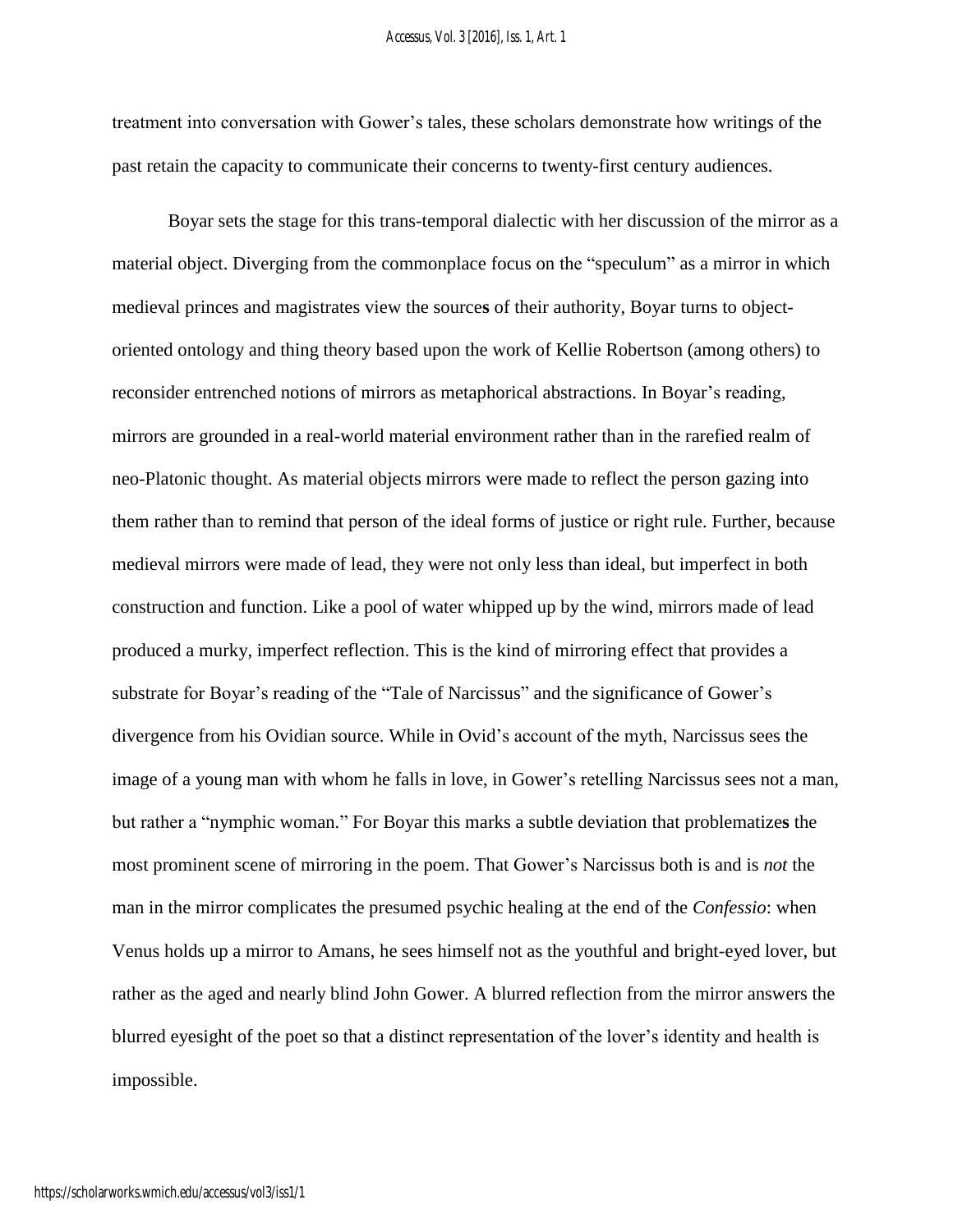There is no clear resolution in Amans / John Gower's seeming transformation, but rather an indication of an ongoing dysphoria. By turning to the material world---both in refractions of water and in the distorted reflections of medieval mirrors---Boyar's "experimental investigation" challenges traditional readings of the healing power of the mirror taken for granted in the final scene of the *Confessio*: Gower's "Tale of Narcissus" does not provide a resolution for the divided Self as so frequently presumed, but rather invites its readers to come to their own conclusions. As Boyar suggests, the *Confessio* can be read as a reflection on "dimmer visions" that contribute to a more complex and nuanced comprehension of "the full reaches of narrative possibility and, *perhaps*, healing" (emphasis added). Imperfect reflections and the absence of a definitive resolution for the tale prompt further consideration of the need for a conventional ending. Is narrative resolution really necessary? As readers, we are invited to take up the tools of diagnosis and explicate this tale for ourselves.

M. Bychowski's reading of dysphoric youths in the *Confessio* turns our attention to the "Tale of Iphis and Ianthe" and what she calls "the medicalization of madness." Drawing upon the work of Judith Butler ("Undiagnosing Gender"), Diane Watt (*Amoral Gower*), and others, Bychowski identifies parallels between diagnostic criteria for gender dysphoria found in the *Diagnostic and Statistical Manual of Mental Disorders* (fifth edition) and its prefiguration in Gower's poem. While in the *DSM-V* the condition is located in the individual without consideration of the complicity of the larger community, in Gower dysphoria is not exclusively an individual matter but rather a symptom of "discord between the body and agency caused by social divisions." That Gower's notion of "divisioun" and present-day assumptions about gender dysphoria have something in common becomes clear when Bychowski turns to diagnoses made by medical authorities (and others) at the expense of an individual's (typically a young person's)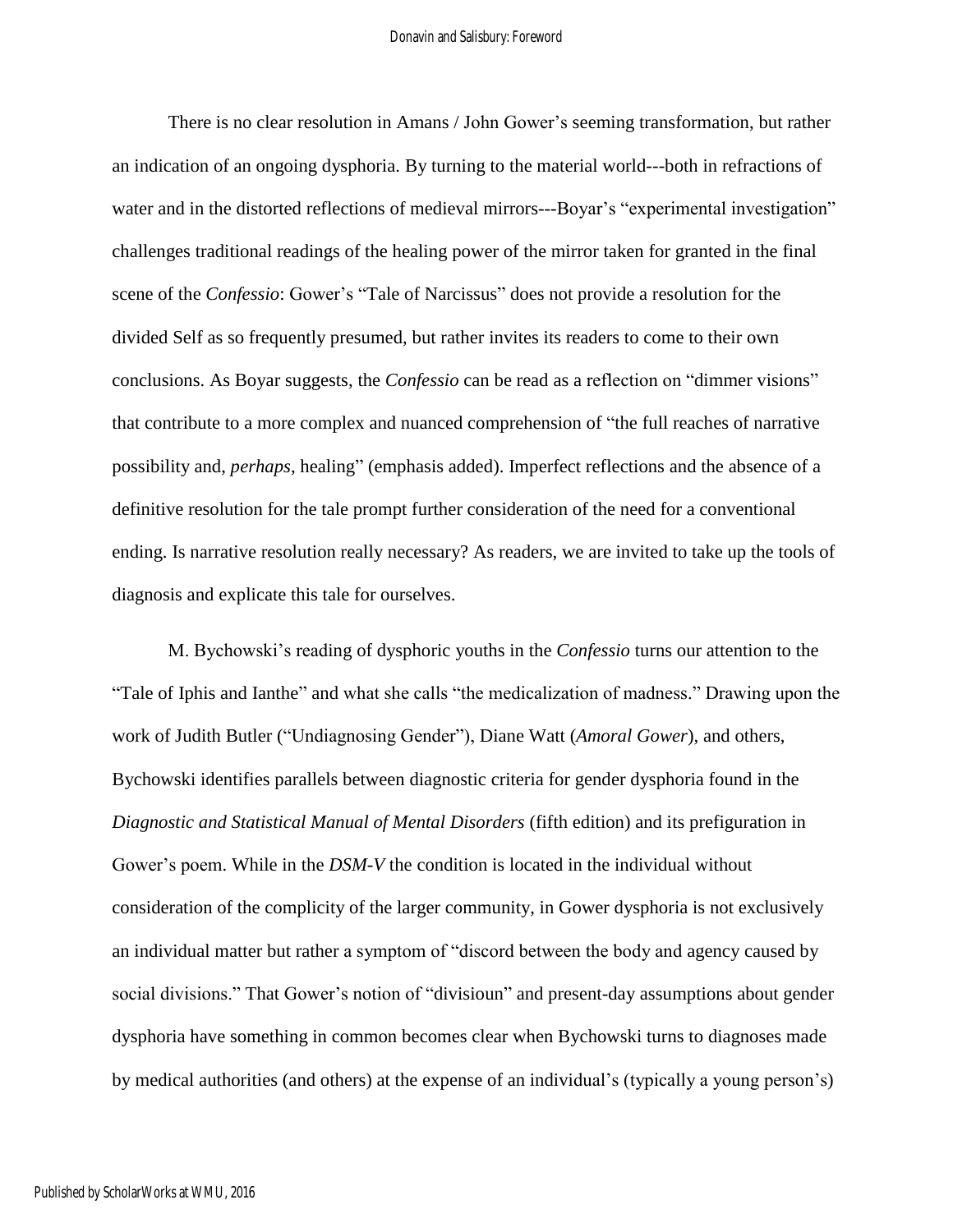perspective and experience. In these cases, "divisioun" exists between transsexual youths and their parents or doctors and ultimately inside the body and psyche of the young person suffering from unwelcome professional labels and interventions. That narratives constructed by presumptuous authoritarian adults have a silencing effect on the trans-child's voice demonstrates the flaws in a system predicated upon an oath to heal rather than harm.

Gower's poem provides an avenue into a more comprehensive understanding of presentday health care not only by the tales he tells but also by his demonstration that a religious system reliant upon seven deadly sins affects perceptions of bodies, behaviors, and illnesses. Bychowski's discussion of gender dysphoria in relation to Gower's discourses on sloth ("acedia") exposes the defects in modern diagnostic protocols and the medical theories driving them. In the *Confessio*'s Book IV, the poet does not privilege the diagnostic voice pronouncing a lover's "acedia," but instead separates it linguistically by defining "acedia" in Latin and sometimes spatially, since this commentary takes place in the margins of some manuscripts. When Genius identifies the sins and sicknesses of love in Middle English, he does so in dialogue with the lover and tempers advice according to the lover's response. Unlike the modern medical authorities who overtake the diagnostic process at the expense of the **"**ailing**"** individual as noted above, Gower provides neither an individualized diagnosis nor a subsequent treatment plan. Rather, the text offers the ability to consider the medical definition and control of medieval "trans" bodies under the auspices of sin by presenting Iphis's problem and cure as socially constructed. By bringing Gower's tales into conversation with current practices, Bychowski urges readers to "create alternative structures that invite the silenced and depressed back into community discourse. . . [R]ather than having one authority speak for another, our listening and waiting allow dysphoric youths to express their needs in their own voices."